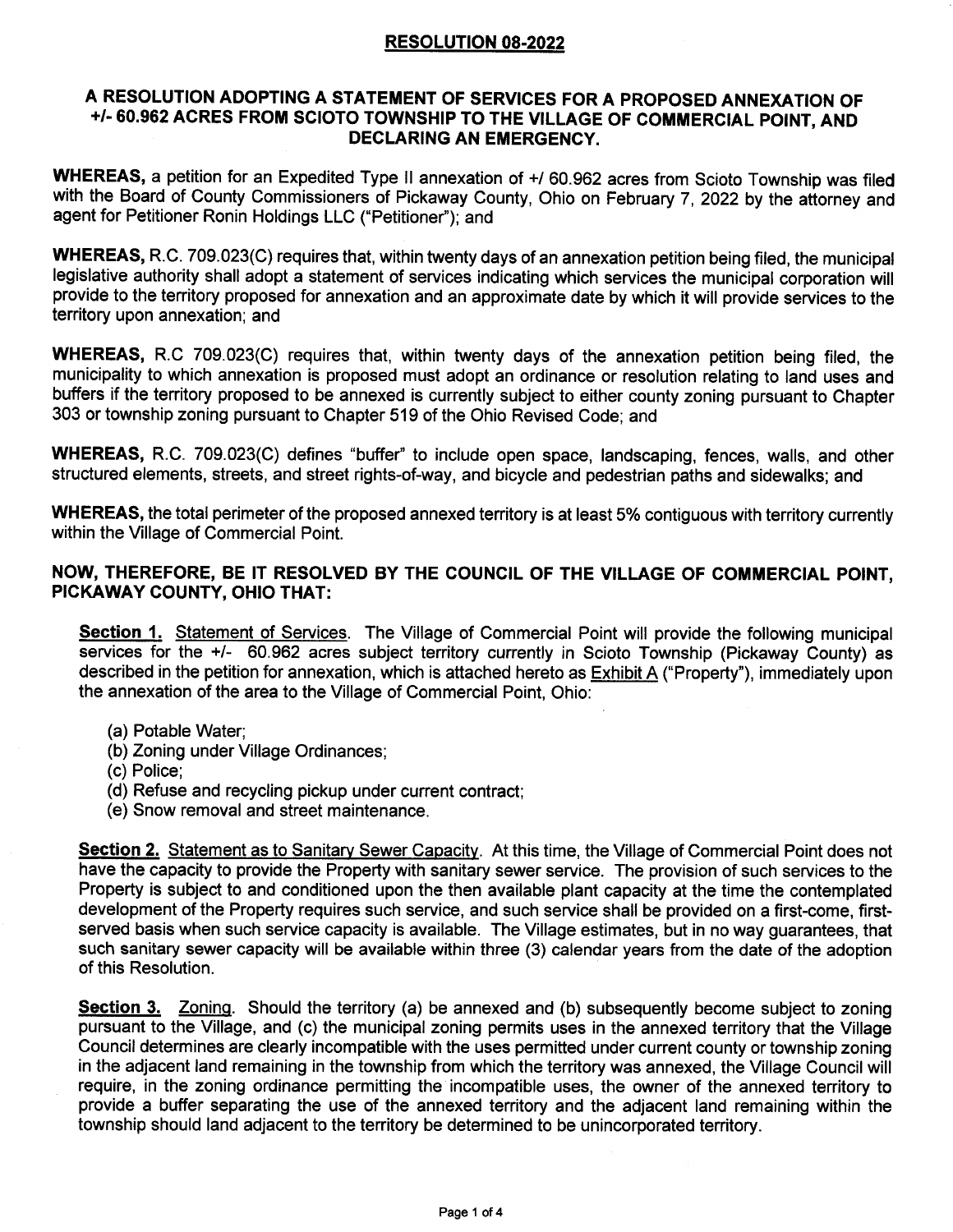### RESOLUTION 08-2022

Section 4. Open Meetings Certification. It is hereby found and determined that all formal actions of this Council concerning and relating to the passage of this Resolution were adopted in an open meeting of this Council and that all deliberations of this Council and of any other committees that resulted in such formal action were in meetings open to the public in compliance with all legal requirements including Section 121.22 of the Ohio Revised Code.

Section 5. Emergency Declaration: Effective Date. Council declares this Resolution to be an emergency measure immediately necessary for the preservation of the public peace, health, and safety of the Village of Commercial Point and the further reason that this statement of services Resolution musi be filed with the Pickaway County Board of Commissioners no later than February 27, 2022 to comply with the timing requirements under state annexation law. Therefore, this Resolution shall take immediate effect upon passage.

| Vote on Suspension of the Readings:<br>Motion by: Tracy Joiner |                  |
|----------------------------------------------------------------|------------------|
|                                                                |                  |
| <b>Yes Nancy Geiger</b>                                        | <b>Yes Tracy</b> |
| Yes Ross Crego                                                 | Yes Ryan I       |

**Joiner** Mitchem 2<sup>nd</sup>: Nancy Geiger

2<sup>nd</sup>: Laura Wolfe

Yes Jason West Yes Laura Wolfe

Vote on Passage of the Resolution Motion by: Tracy Joiner Roll Call: Yes Nancy Geiger Yes Ross Crego

Yes Tracy Joiner Yes Ryan Mitchem

Yes Jason West Yes Laura Wolfe

Adopted this  $8<sup>th</sup>$  day of February, 2022.

Allan D. Gol**óhár**dt. Mavor

Wendy L. Hástings, Fiscal

Approved as to Form:

Joshua Cartee, Village Solicitor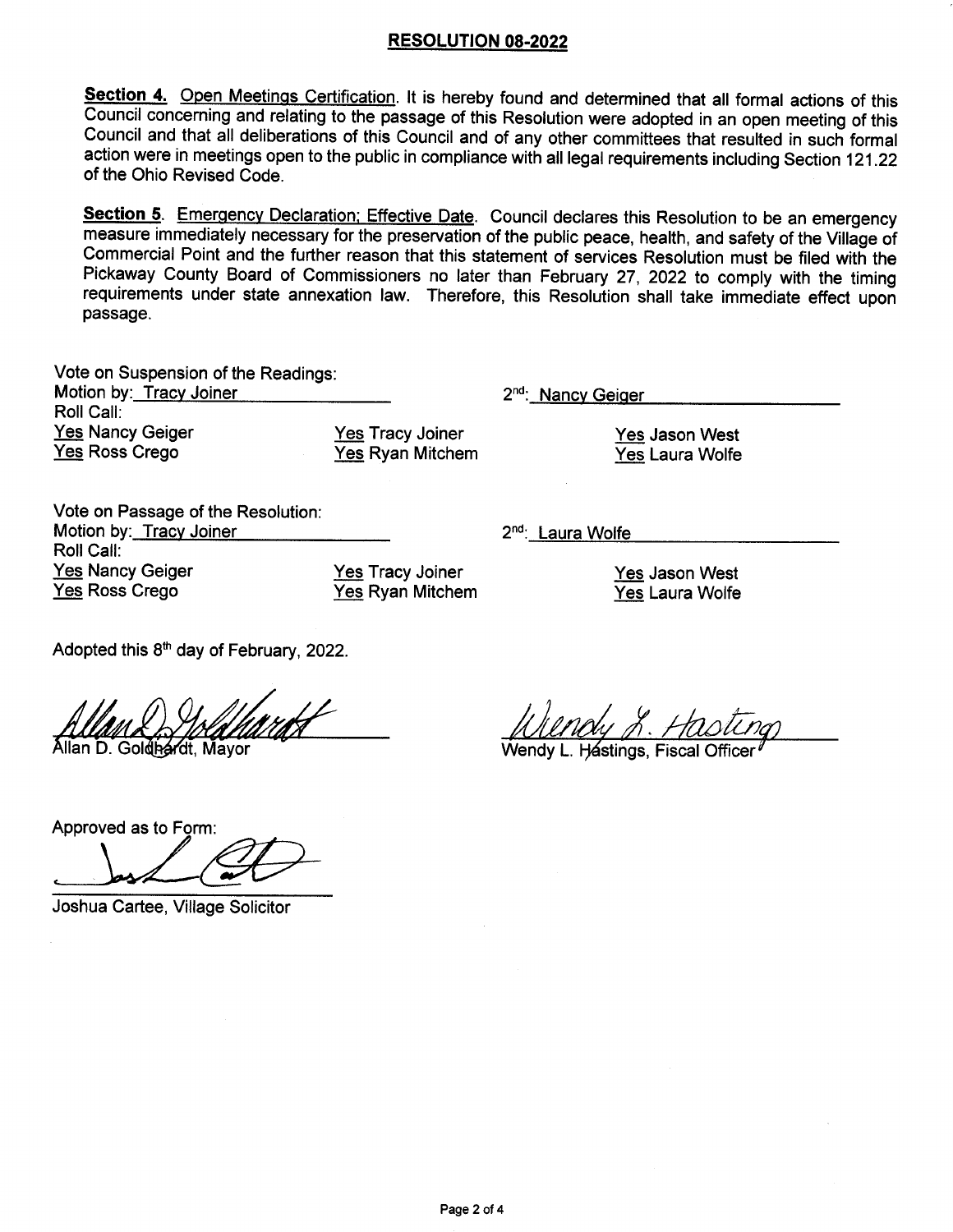#### **RESOLUTION 08-2022** Exhibit A

#### 60.962 ACRES

Situated in the State of Ohio, County of Pickaway, Township of Scioto, in Virginia Military Survey Number 1189, being part of that 74.31 acre tract of land conveyed to Ronin Holdings, LLC. by deed of record in Official Record 656, Page 2470, also being all of Parcel Number 1.27-0-001-00-\$29-00 (a 39.90 acre tract by Auditor), (all references refer to the records of the Recorder's Office, Pickaway County, Ohio) and more particularly bounded and described as follows:

Beginning, for reference, at a magnetic nail set at the northeasterly corner of the subdivision entitled "Foxfire Phase 1 Part 1", of record in Plat Cabinet 4, Slide 13, in the existing Village of Commercial Point corporation line, in the centerline of State Reute 104;

Thence South 84\* 14' 15" West, partly with said corporation line, partly with the northerly line of said "Foxfire Phase 1 Part 1", and partly with the northerly line of that 138.760 acre tract conveyed to M/I Homes of Central Ohio, LLC by deed of record in Official Record 776, Page 692, a distance of 962.33 feet to an iron pin set at the TRUE POINT OF BEGINNING for this description;

Thence South 84\* 14' 15" West, partly with said corporation line, partly with the northerly line of said 138.760 acre tract, and partly with the northerly line of that 113.972 acre tract conveyed to Foxfire Golf Club, Inc. by deed of record in Official Record 776, Page 685, a distance of 4409.72 feet to a 1.65' x 1.65' concrete post found at the southeasterly corner of that 83.26 acre tract conveyed to Robert G. Hall. Trustee by doed of record in Official Record 721, Page 2323;

Thence North 08° 42' 38° West, with the easterly line of said 83.26 acre tract, a distance of 600.83 feet to an iron pin set at the southwesterly corner of that 265.59 acre tract conveyed to James R. Jahn, Trustee by deed of record in Official Record 739, Page 2124;

Thence North 84° 14' 17° East, with the southerly line of said 265.59 acre tract, a distance of 4441.76 feet to an iron pin set in the common line to Virginia Military Survey Numbers 557 and 1189.

Thence South 05° 39' 13" East, with said VMS line, a distance of 599.99 feet to the TRUE POINT OF BEGINNING, containing 60.962 scres of land, more or less.

Subject, however, to all logal rights of way and/or externents, if any, of previous record.

Iron pins set, where indicated, are iron pipes, thatteen sixteenths (13/16) inch inside diameter, thirty (30) inches long with a plastic plug placed in the top bearing the initials EMHT INC.

The bearings herein are based on the Ohio State Plane Coordinate System, South Zone, NAD83 (2011). Said bearings originated from a field traverse which was tied (referenced) to said coordinate system by positional solutions derived by the National Geodetic Survey's Online Positioning Users Service software using GPS observations and observations of selected CORS base. stations in the National Spatial Reference System. A bearing of South 03° 04' 50" East, assigned to the centerline of State Route 104, is designated the basis of bearings for this description.

This description is based on an actual field survey performed by, or under the direct supervision of, Matthew A. Kirk, Professional Surveyor Number 7865, in October, 2021.



EVANS, MECHWART, HAMBLETON & TILTON, INC.

mach rit

 $9.8021$ Date

Matthew A. Kirk Professional Surveyor No. 7865

> URVEY PLAT and LEGAL DESCRIPTION **MATHEMATICALLY APPROVED ICKAWAY COUNTY ENG** DATE ELIMINAT